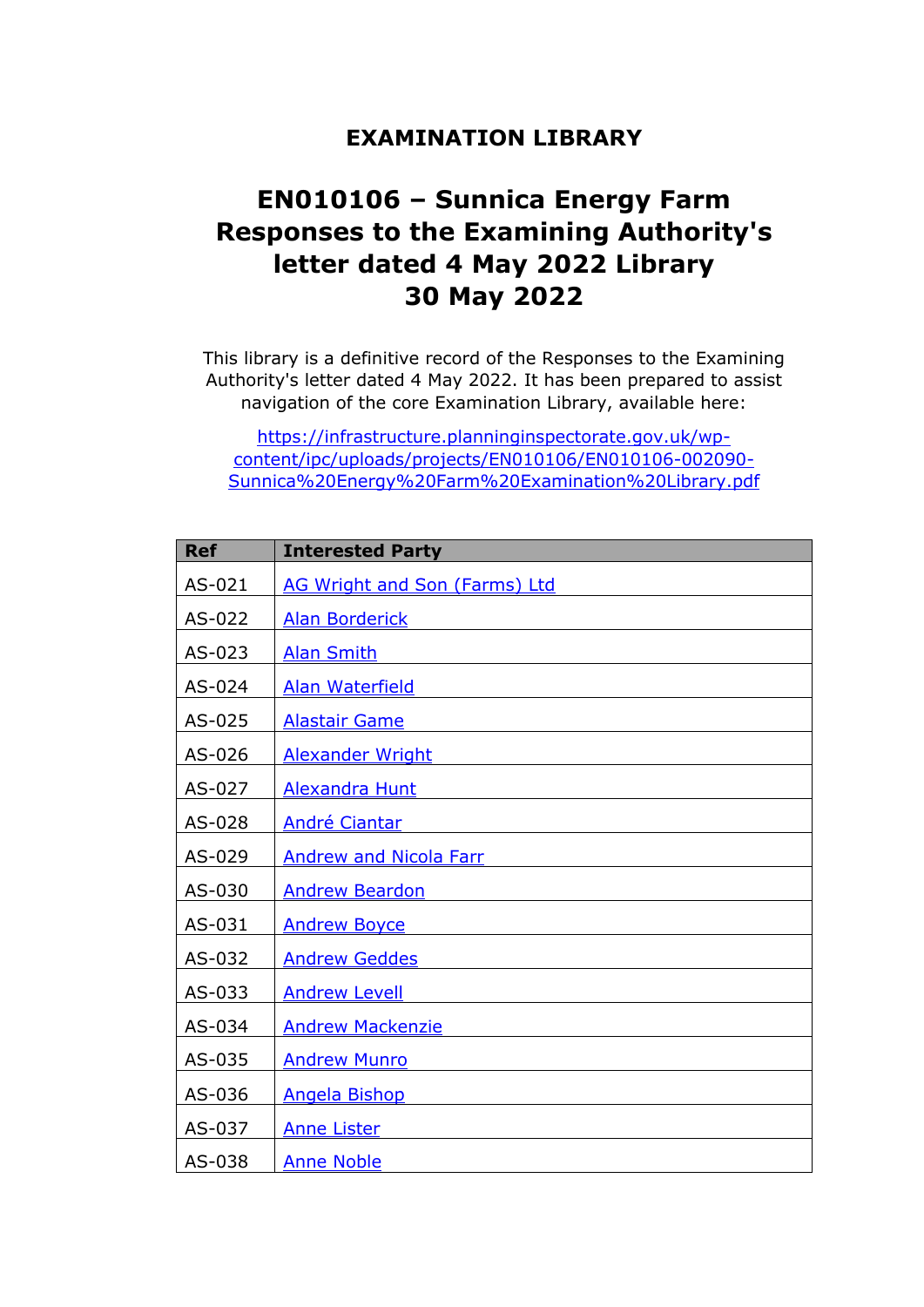| AS-039 | <b>Anthony Bowser</b>                                                                                                      |
|--------|----------------------------------------------------------------------------------------------------------------------------|
| AS-040 | <b>Anthony Speed</b>                                                                                                       |
| AS-041 | <b>Archie Bannister</b>                                                                                                    |
| AS-042 | <b>Archie Wright</b>                                                                                                       |
| AS-043 | <b>Barbara Murfitt</b>                                                                                                     |
| AS-044 | <b>Benoit Herinckx</b>                                                                                                     |
| AS-045 | <b>Brenda Knowles</b>                                                                                                      |
| AS-046 | <b>Brian Challis</b>                                                                                                       |
| AS-047 | <b>Cambridgeshire &amp; Peterborough Combined Authority</b>                                                                |
| AS-048 | Cambridgeshire County Council, East Cambridgeshire<br>District Council, Suffolk County Council and West Suffolk<br>Council |
| AS-049 | <b>Cecelia Hawley</b>                                                                                                      |
| AS-050 | <b>Celia Clarke</b>                                                                                                        |
| AS-051 | <b>Chippenham Parish Council</b>                                                                                           |
| AS-052 | <b>Chris Davison</b>                                                                                                       |
| AS-053 | <b>Chris Hall &amp; Michelle Ferris</b>                                                                                    |
| AS-054 | <b>Chris Royston</b>                                                                                                       |
| AS-055 | <b>Christopher Corbin</b>                                                                                                  |
| AS-056 | <b>Claire Mills</b>                                                                                                        |
| AS-057 | <b>Colin Lister</b>                                                                                                        |
| AS-058 | <b>Colleen Alexander</b>                                                                                                   |
| AS-059 | <b>Coral Fuller</b>                                                                                                        |
| AS-060 | <b>Daisy Ussher</b>                                                                                                        |
| AS-061 | Dale Hing                                                                                                                  |
| AS-062 | Deirdre Hyde                                                                                                               |
| AS-063 | <b>Denis Field</b>                                                                                                         |
| AS-064 | Donald MacBean                                                                                                             |
| AS-065 | Douglas Longmuir                                                                                                           |
| AS-066 | Dr Catherine Judkins                                                                                                       |
| AS-067 | Dr John Bruton                                                                                                             |
| AS-068 | <b>Ed Lubbock</b>                                                                                                          |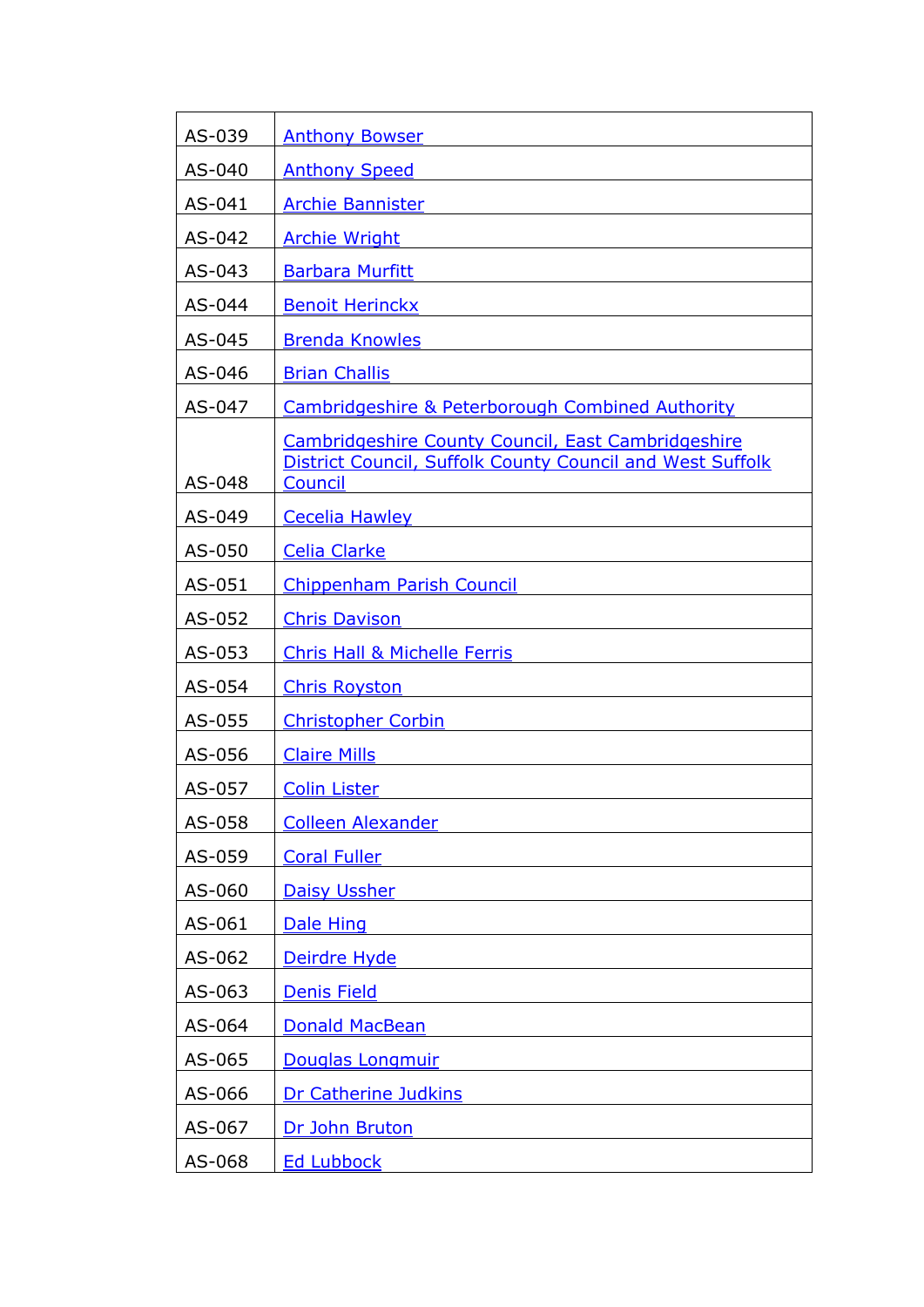| AS-069 | <b>Elaine Roe</b>                                    |
|--------|------------------------------------------------------|
| AS-070 | <b>Elizabeth Garget</b>                              |
| AS-071 | <b>Elizabeth Klingaman</b>                           |
| AS-072 | <b>Ellen Clowes</b>                                  |
| AS-073 | <u>Emma Ryan</u>                                     |
| AS-074 | <b>Evelyn Muldoon</b>                                |
| AS-075 | <b>Terry Wood on behalf of Exning Parish Council</b> |
| AS-076 | <b>Fergus McCoig</b>                                 |
| AS-077 | <b>Fergus Wright</b>                                 |
| AS-078 | <b>Fiona Maxwell</b>                                 |
| AS-079 | <b>Fiona McIntyre</b>                                |
| AS-080 | <b>Fiona Peachey</b>                                 |
| AS-081 | <b>Francesca Muldoon</b>                             |
| AS-082 | <b>Freckenham Parish Council</b>                     |
| AS-083 | <b>Gary Tucker</b>                                   |
| AS-084 | <b>Geoff Mitchell</b>                                |
| AS-085 | <b>George Gordon Rusk</b>                            |
| AS-086 | <b>George Moss</b>                                   |
| AS-087 | <b>Geraldine Ciantar</b>                             |
| AS-088 | <b>Godolphin Management Company Limited</b>          |
| AS-089 | <b>Hampton Heritage Design and Consultancy Ltd</b>   |
| AS-090 | <b>Hazel N Fleet</b>                                 |
| AS-091 | <b>Health &amp; Safety Executive</b>                 |
| AS-092 | <b>Heather Tilbrook</b>                              |
| AS-093 | <b>Helen Faulkner</b>                                |
| AS-094 | <b>Helen Palmer</b>                                  |
| AS-095 | <b>Henrietta Deasy</b>                               |
| AS-096 | <b>Historic England</b>                              |
| AS-097 | <b>Ian Garget</b>                                    |
| AS-098 | <b>Isabel Cross</b>                                  |
| AS-099 | <b>Isleham Nature Reserves</b>                       |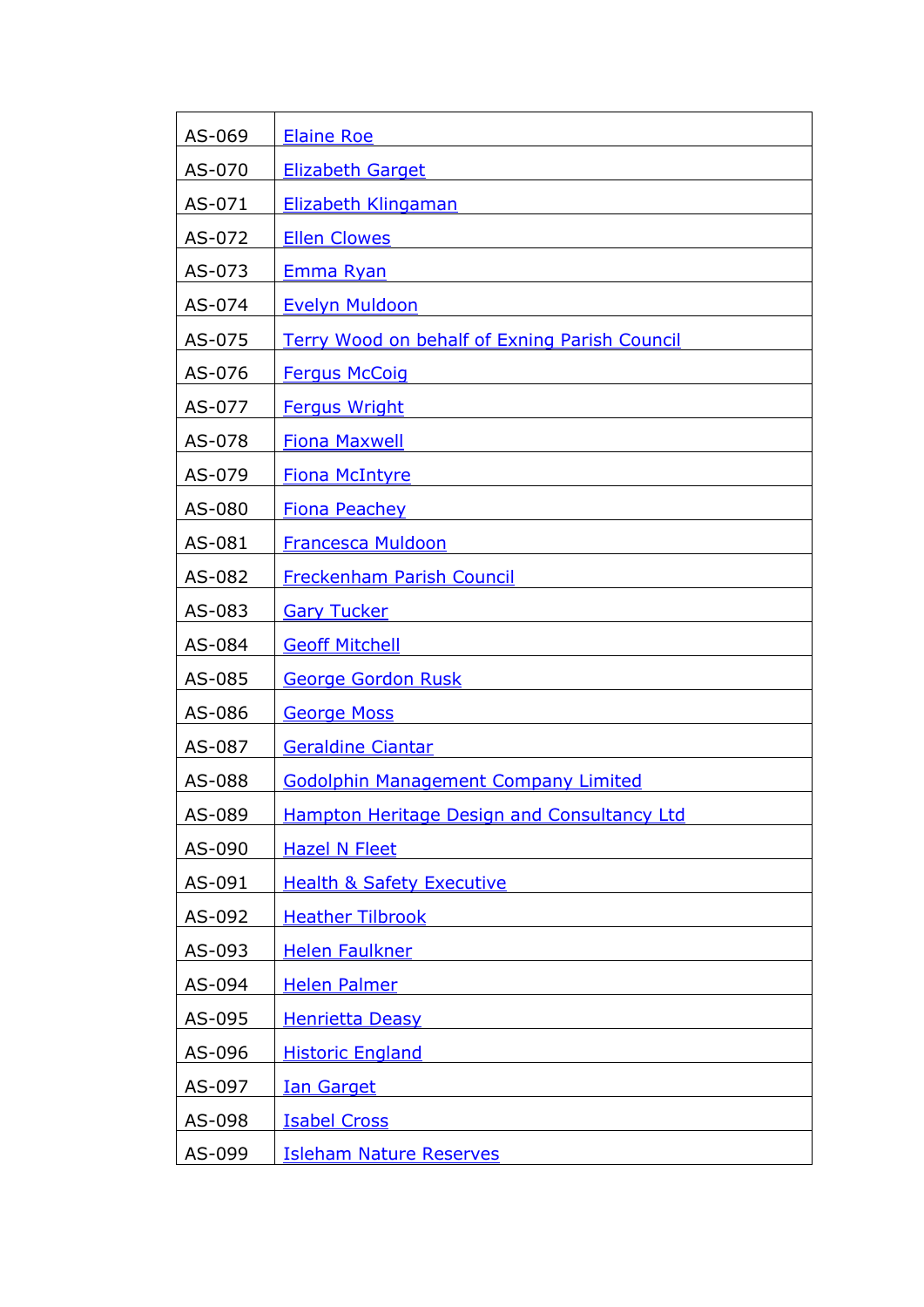| AS-100 | <b>Isleham Parish Council</b> |
|--------|-------------------------------|
| AS-101 | <b>Isobel Newport-Mangell</b> |
| AS-102 | <b>Jack Smith</b>             |
| AS-103 | Jacqueline Burke              |
| AS-104 | <b>Jan Stewart</b>            |
| AS-105 | <b>Jane Grant</b>             |
| AS-106 | <b>Jean Mullin</b>            |
| AS-107 | <b>Jeanette Borderick</b>     |
| AS-108 | <b>Jennifer Hall</b>          |
| AS-109 | <b>Jenny White</b>            |
| AS-110 | <b>Jeremy Richardson</b>      |
| AS-111 | <b>Jessica Wright</b>         |
| AS-112 | <b>Jill Worth</b>             |
| AS-113 | Joanna Reeks                  |
| AS-114 | Jockey Club Estates           |
| AS-115 | John A Leitch                 |
| AS-116 | <b>John Bavister</b>          |
| AS-117 | John Bridges                  |
| AS-118 | <b>John Carrington</b>        |
| AS-119 | <b>John Derry</b>             |
| AS-120 | <b>John Dimmock</b>           |
| AS-121 | John Gosden Ltd               |
| AS-122 | John James                    |
| AS-123 | John Reali                    |
| AS-124 | <b>Jonathan Pearce</b>        |
| AS-125 | Joseph Pattison               |
| AS-126 | <b>Josie Jennings</b>         |
| AS-127 | <b>Judi Thurlow</b>           |
| AS-128 | <b>Justin Fuga</b>            |
| AS-129 | <b>Karen Robinson</b>         |
| AS-130 | <b>Katherine Stewart</b>      |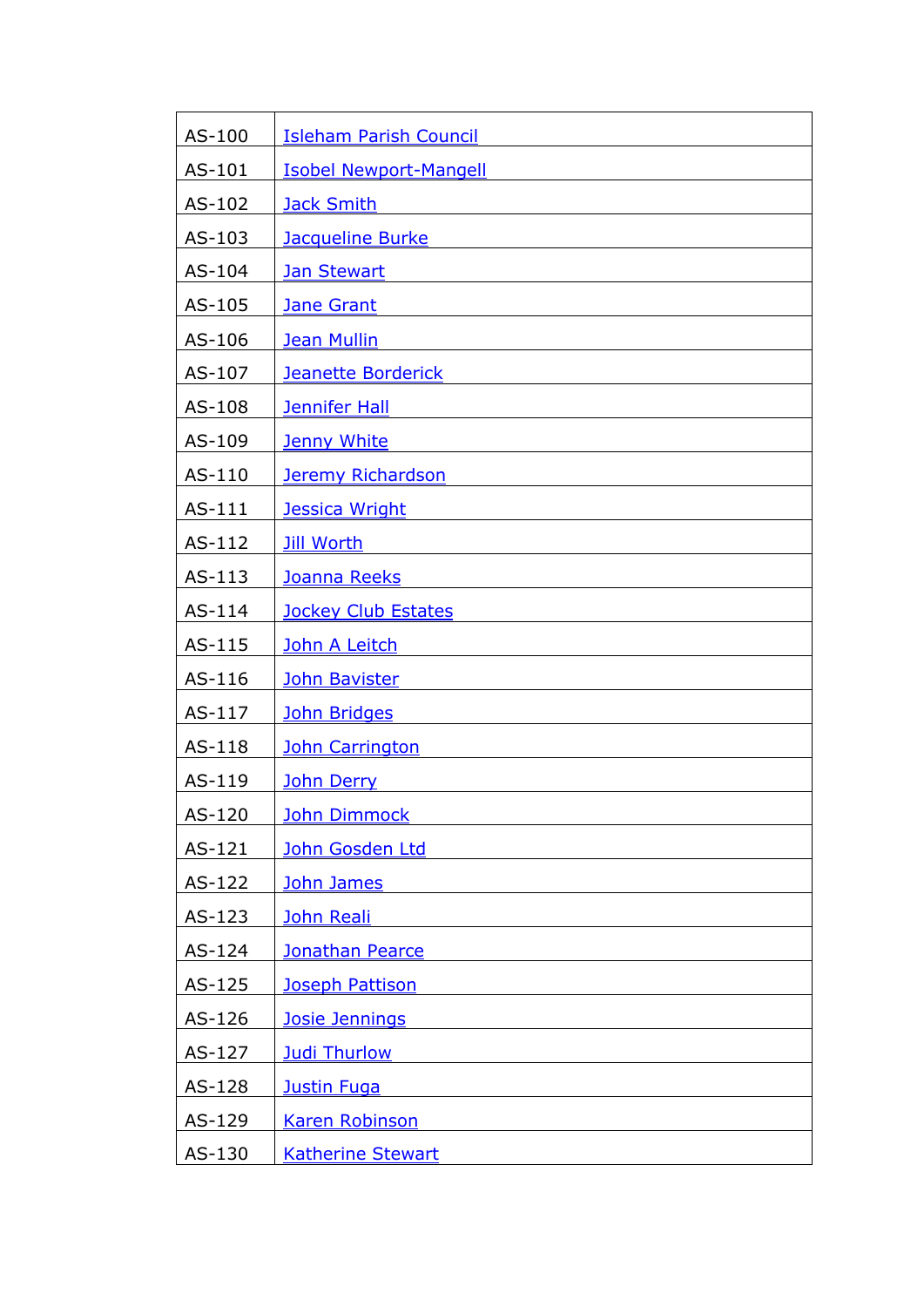| AS-131 | <b>Kay Blackwell</b>                           |
|--------|------------------------------------------------|
| AS-132 | <b>Kennett Parish Council</b>                  |
| AS-133 | <b>Kevin Hempson</b>                           |
| AS-134 | <b>Kevin Pallant</b>                           |
| AS-135 | <b>Kieran Coffey</b>                           |
| AS-136 | <b>Lesley Wilson</b>                           |
| AS-137 | <b>Liam and Clare MacGillivray</b>             |
| AS-138 | <b>Linda and Daryl Trundley</b>                |
| AS-139 | <b>Linda Breeze</b>                            |
| AS-140 | Linda Homan                                    |
| AS-141 | Linda Porter-Cohen                             |
| AS-142 | <b>Lisa Bowman</b>                             |
| AS-143 | <b>Louise Andreasen</b>                        |
| AS-144 | <b>Lucinda Wright</b>                          |
| AS-145 | Lucy Frazer MP and Matt Hancock MP             |
| AS-146 | <b>Margaret Cornell</b>                        |
| AS-147 | <b>Marianne Corbin</b>                         |
| AS-148 | Marie Beaumont                                 |
| AS-149 | <b>Mark Caswell</b>                            |
| AS-150 | <b>Mark Homan</b>                              |
| AS-151 | <b>Martin Attree</b>                           |
| AS-152 | <b>Martin Swaffer</b>                          |
| AS-153 | <b>Mehreen Qayum Millard</b>                   |
| AS-154 | <b>Michael Cullen</b>                          |
| AS-155 | <b>Michael Spooner</b>                         |
| AS-156 | <b>Michael Wallis</b>                          |
| AS-157 | <b>MOD Defence Infrastructure Organisation</b> |
| AS-158 | <b>Moira Newell</b>                            |
| AS-159 | <b>Moira Newell</b>                            |
| AS-160 | <b>Morgan Sport</b>                            |
| AS-161 | Mr & Mrs M S P Stone                           |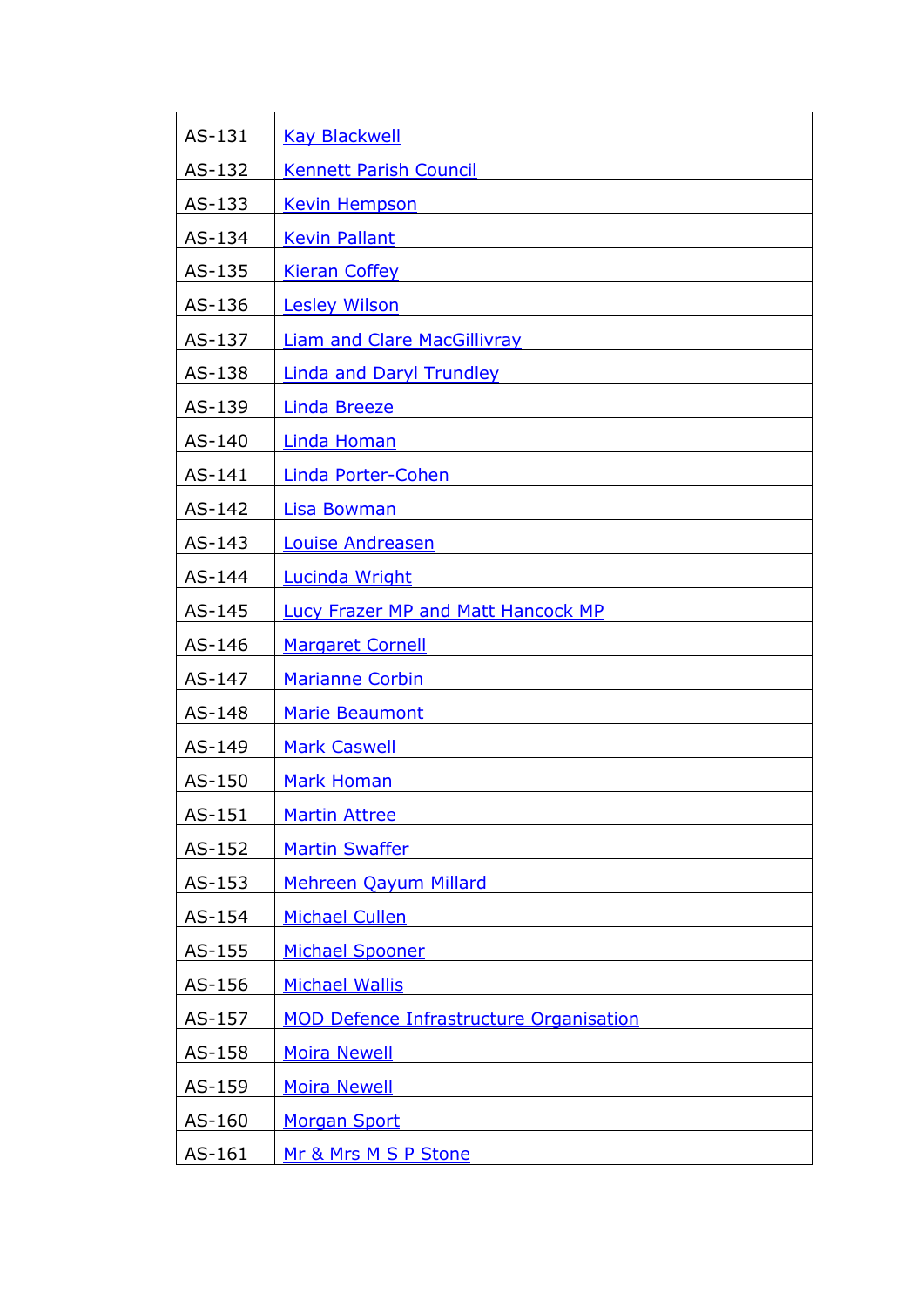| AS-162 | Mr and Mrs L.J. Wightman                          |
|--------|---------------------------------------------------|
| AS-163 | Mr S C Hall                                       |
| AS-164 | Mrs Delyse Ray                                    |
| AS-165 | <b>Mrs Olivia Pitts</b>                           |
| AS-166 | <u>Mrs S A Hall</u>                               |
| AS-167 | Mrs Sam Lee-McCloud                               |
| AS-168 | Mrs Sandra Judkins                                |
| AS-169 | <b>National Grid Electricity Transmission Plc</b> |
| AS-170 | <b>Netty Flindall</b>                             |
| AS-171 | <b>Newmarket Town Council</b>                     |
| AS-172 | <b>Nick and Wendy Parsons</b>                     |
| AS-173 | <b>Nick Bennett</b>                               |
| AS-174 | <b>Nick Wright</b>                                |
| AS-175 | <b>Nicole Langstaff</b>                           |
| AS-176 | <b>Nigel Cooper</b>                               |
| AS-177 | Nikki Lushington                                  |
| AS-178 | <b>Norman Ferguson</b>                            |
| AS-179 | <b>Norman Ferguson</b>                            |
| AS-180 | <b>Parish and Town Council Alliance</b>           |
| AS-181 | <b>Parochial Church Council</b>                   |
| AS-182 | <b>Paul Fishpool</b>                              |
| AS-183 | <b>Paul Mangell</b>                               |
| AS-184 | <b>Paul Ryan</b>                                  |
| AS-185 | Paula MacKenzie                                   |
| AS-186 | Peter Alder                                       |
| AS-187 | <b>Peter Knowles</b>                              |
| AS-188 | <b>Peter Maxwell</b>                              |
| AS-189 | Peter Moggridge                                   |
| AS-190 | <b>Philip Davis</b>                               |
| AS-191 | <b>Phyllis Rusk</b>                               |
| AS-192 | <u>R F Turner &amp; Son</u>                       |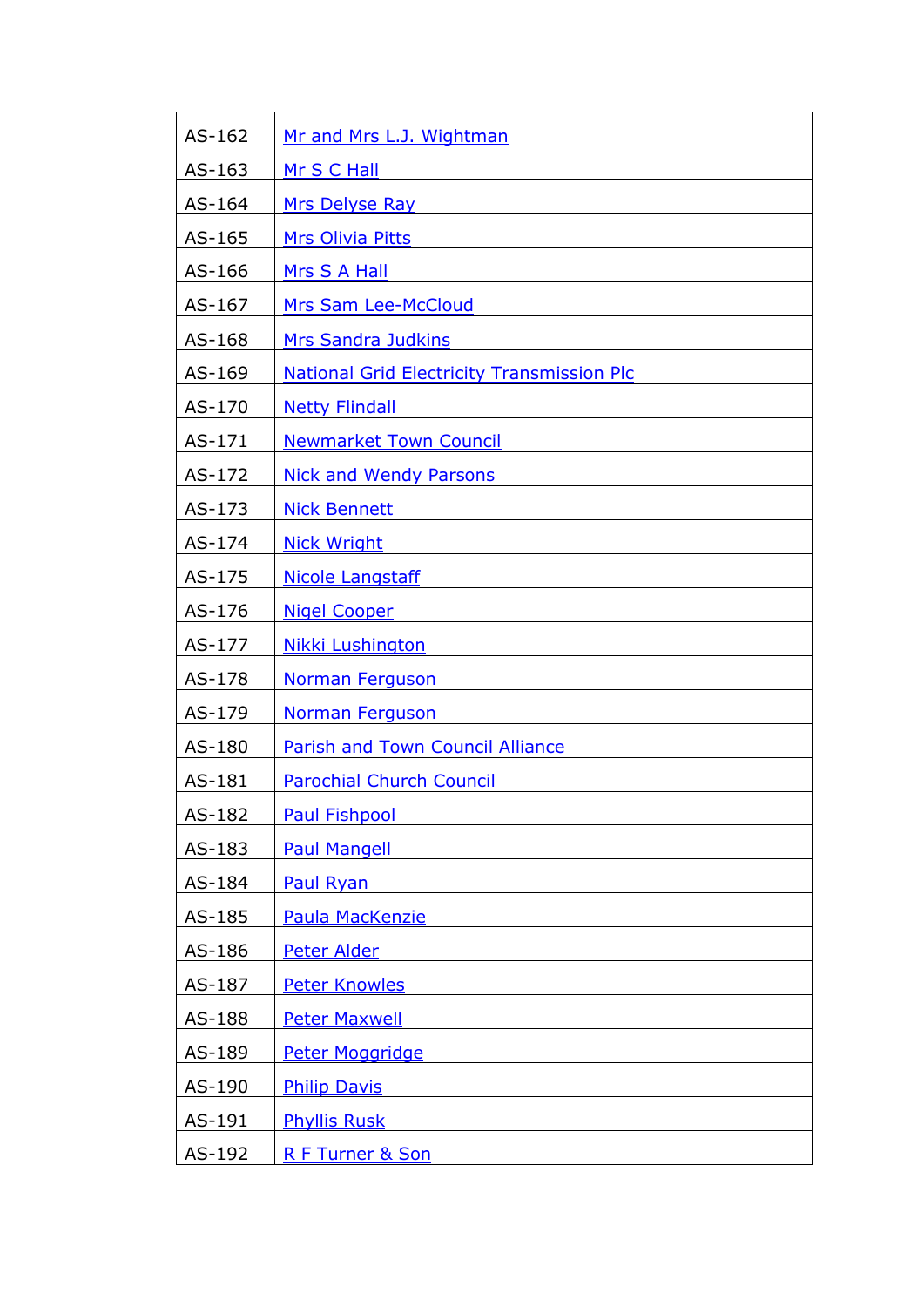| AS-193 | <b>Rachel Hood</b>                     |
|--------|----------------------------------------|
| AS-194 | <b>Rebecca Norbury</b>                 |
| AS-195 | <b>Red Lodge Parish Council</b>        |
| AS-196 | <b>Richard and Tracey Minshull</b>     |
| AS-197 | <b>Richard Furlonger</b>               |
| AS-198 | <b>Richard Liddington</b>              |
| AS-199 | <b>Richard Payne</b>                   |
| AS-200 | <b>Richard Radcliffe</b>               |
| AS-201 | <b>Robert Savage</b>                   |
| AS-202 | <b>Robin Grant</b>                     |
| AS-203 | <b>Roger Osborn</b>                    |
| AS-204 | <b>Rosalind Hamill</b>                 |
| AS-205 | Royal Worlington & Newmarket Golf Club |
| AS-206 | <b>Rupert Osborn</b>                   |
| AS-207 | <b>S</b> Shujah                        |
| AS-208 | <b>S</b> Trett                         |
| AS-209 | <b>Sally Hempson</b>                   |
| AS-210 | <b>Samantha Munro</b>                  |
| AS-211 | <b>Sandie Geddes</b>                   |
| AS-212 | <b>Sandra Desborough</b>               |
| AS-213 | <b>Sandra Dwan</b>                     |
| AS-214 | <b>Sara Beckett</b>                    |
| AS-215 | <b>Sara Caswell</b>                    |
| AS-216 | <b>Sarah Ganiford</b>                  |
| AS-217 | Say No To Sunnica Action Group Ltd     |
| AS-218 | <b>Sean McGinty</b>                    |
| AS-219 | <b>Sean Newell</b>                     |
| AS-220 | <b>Simon Stafford</b>                  |
| AS-221 | <b>Snailwell Parish Council</b>        |
| AS-222 | <b>Solar Compaign Alliance - SCA</b>   |
| AS-223 | <b>Stephen Wilson</b>                  |